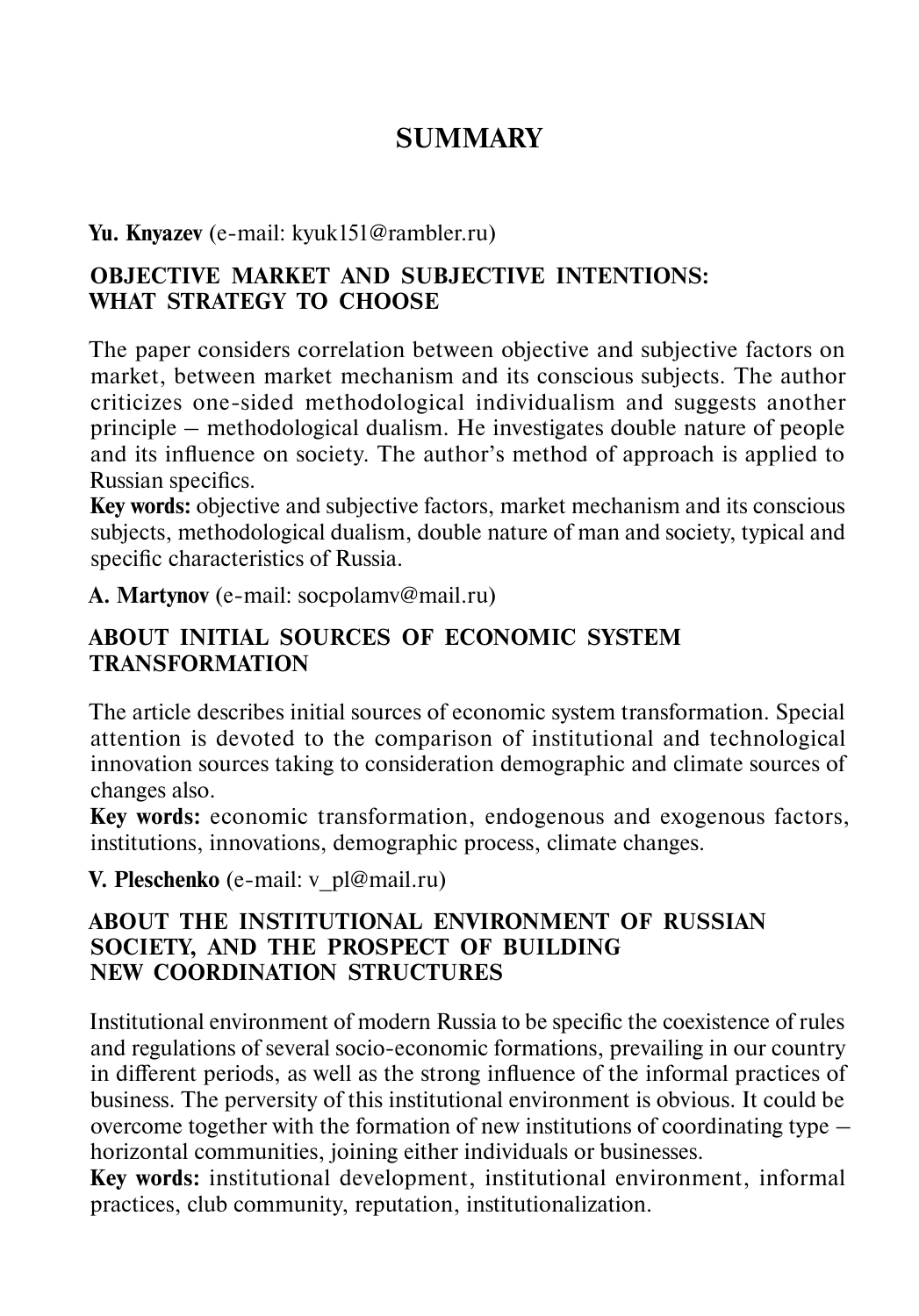## **P. Kokhno** (e-mail: pavelkohno@mail.ru)

#### **A. Kokhno**

## **INDICATORS AND MECHANISMS FOR INCREASE OF EFFICIENCY OF ACTIVITY OF INDUSTRIAL ENTERPRISES AND CORPORATIONS**

In article the Concept of indicative management of the industrial enterprises as the set of views of a problem of ensuring effective management of the enterprises reflecting author's vision of the perspective directions of use in management of the system of indicators created in a special way is offered. For attraction of investment resources on creation of capacities of the enterprises besides the commercial credits it is offered to use leasing, tax and insurance mechanisms. The defining criterion at a choice of a form of financing of long-term investments for the industrial enterprise attracting them is the assessment of a final positive effect.

**Key words:** industrial enterprise, indicative management, system of indicators, leasing mechanism, investments.

**A.Kalinin** (е-mail: kalinin\_a@mail.ru)

**M.Osolodchenko** (е-mail: mosolodchenko@sbs-consulting.ru

## **BEST AVAILABLE TECHNIQUES AS A TOOL OF THE STATE INDUSTRIAL POLICY**

The introduction of best available techniques (BAT) is traditionally seen as an element of the state environmental policy. At the same time, BAT have significant economic importance and should be considered as an industrial policy tool.

The article presents a brief history of the emergence of ideas of BAT in the Russian practice, describes the course and peculiarities of legal regulation. Arguments in favor of the consideration of BAT as an industrial policy tool are shown. We also provide the quantitative assessment of the investment potential of BAT and practical implications in terms of government regulation. **Key words:** the best available techniques, industrial policy, technological parameters, BAT reference documents (BREFs).

**Yu. Liferenko** (e-mail: LiferenkoJV@yandex.ru)

# **MARKET ECONOMIC REFORMS: EXPERIENCE OF RUSSIA AND CHINA'S EXPERIENCE**

In the modern economic science is little studied issue of political economy the essence of the process of change of social system in the period of market reforms of the socialist economy and about the effectiveness of the used mechanisms and the obtained results. In this regard, the article considers